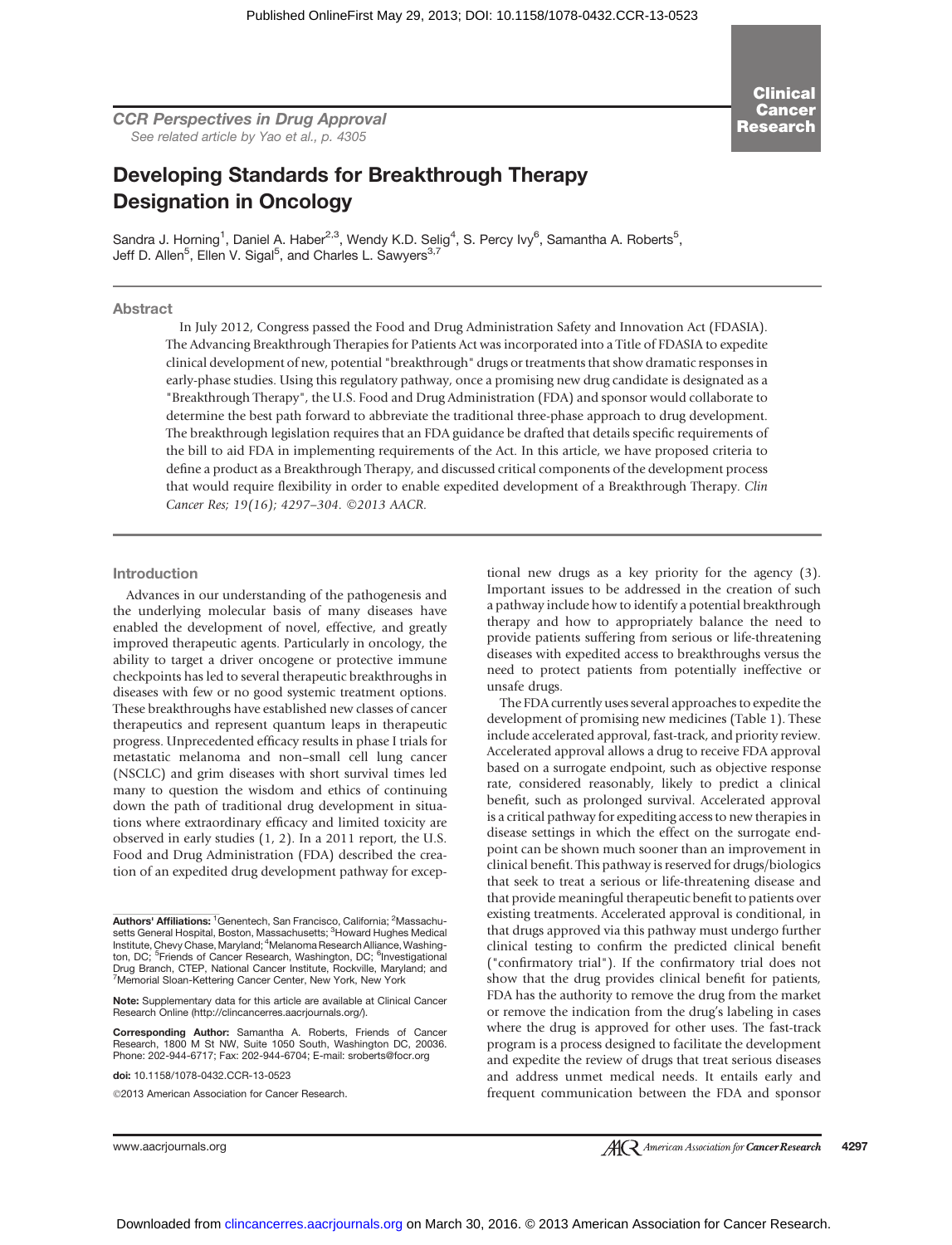| Can be requested by<br>communication<br>diseases<br>2.<br>or interim phase III data; controlled trials<br>with hard clinical endpoints required to<br>phase II trials<br>1. Treat serious or life-threatening<br>Provide meaningful therapeutic<br>Surrogate endpoint reasonably<br>therapies<br>ikely to predict clinical benefit<br>Conditional approval granted using<br>surrogate endpoint from<br>benefit over existing<br>No formal process<br>diseases<br>$\overline{\mathcal{N}}$<br>က်<br>Clinical development<br>Designation<br>Eligibility | 1. Intent to treat broad<br>range of serious                                                               | Priority review                                                                         | Breakthrough Therapy designation                                                                                                                             |
|-------------------------------------------------------------------------------------------------------------------------------------------------------------------------------------------------------------------------------------------------------------------------------------------------------------------------------------------------------------------------------------------------------------------------------------------------------------------------------------------------------------------------------------------------------|------------------------------------------------------------------------------------------------------------|-----------------------------------------------------------------------------------------|--------------------------------------------------------------------------------------------------------------------------------------------------------------|
|                                                                                                                                                                                                                                                                                                                                                                                                                                                                                                                                                       |                                                                                                            | Offer major advances<br>existing therapies<br>in treatment over                         | 1. Treat serious or life-threatening<br>diseases                                                                                                             |
|                                                                                                                                                                                                                                                                                                                                                                                                                                                                                                                                                       | unmet medical need<br>Potential to fill an                                                                 |                                                                                         | substantial improvement over<br>Early clinical evidence of<br>existing therapies<br>$\overline{\mathcal{N}}$                                                 |
|                                                                                                                                                                                                                                                                                                                                                                                                                                                                                                                                                       | sponsor at any time; FDA<br>has 60 days to respond                                                         | submission; FDA has 45<br>Requested by sponsor at<br>time of NDA/BLA<br>days to respond | Can be requested by sponsor at any time<br>after IND submission; FDA has 60 days<br>to respond                                                               |
| confirm clinical benefit                                                                                                                                                                                                                                                                                                                                                                                                                                                                                                                              | Earlier and more frequent                                                                                  | Not applicable                                                                          | Abbreviated or condensed development;<br>reviewers and cross-disciplinary review<br>communication; delegation of senior<br>earlier and more frequent<br>team |
| NDA/BLA data submitted in one package;<br>standard 10-month review<br>Review process                                                                                                                                                                                                                                                                                                                                                                                                                                                                  | Option for Rolling NDA/BLA<br>review clock begins when<br>last module is submitted<br>submission. Official | one package; review time<br>NDA/BLA data submitted in<br>shortened to 6 months          | accumulated; review time shortened<br>NDA/BLA data submitted as they are                                                                                     |
| Full approval<br>Conditional approval<br>Surrogate endpoint<br>Distinguishing features                                                                                                                                                                                                                                                                                                                                                                                                                                                                | Rolling submission                                                                                         | Review shortened to 6<br>Full approval<br>months                                        | Conditional or full approval<br>Expedited development<br>Rolling submission<br>Review shortened                                                              |

4298 Clin Cancer Res; 19(16) August 15, 2013 Clinical Cancer Research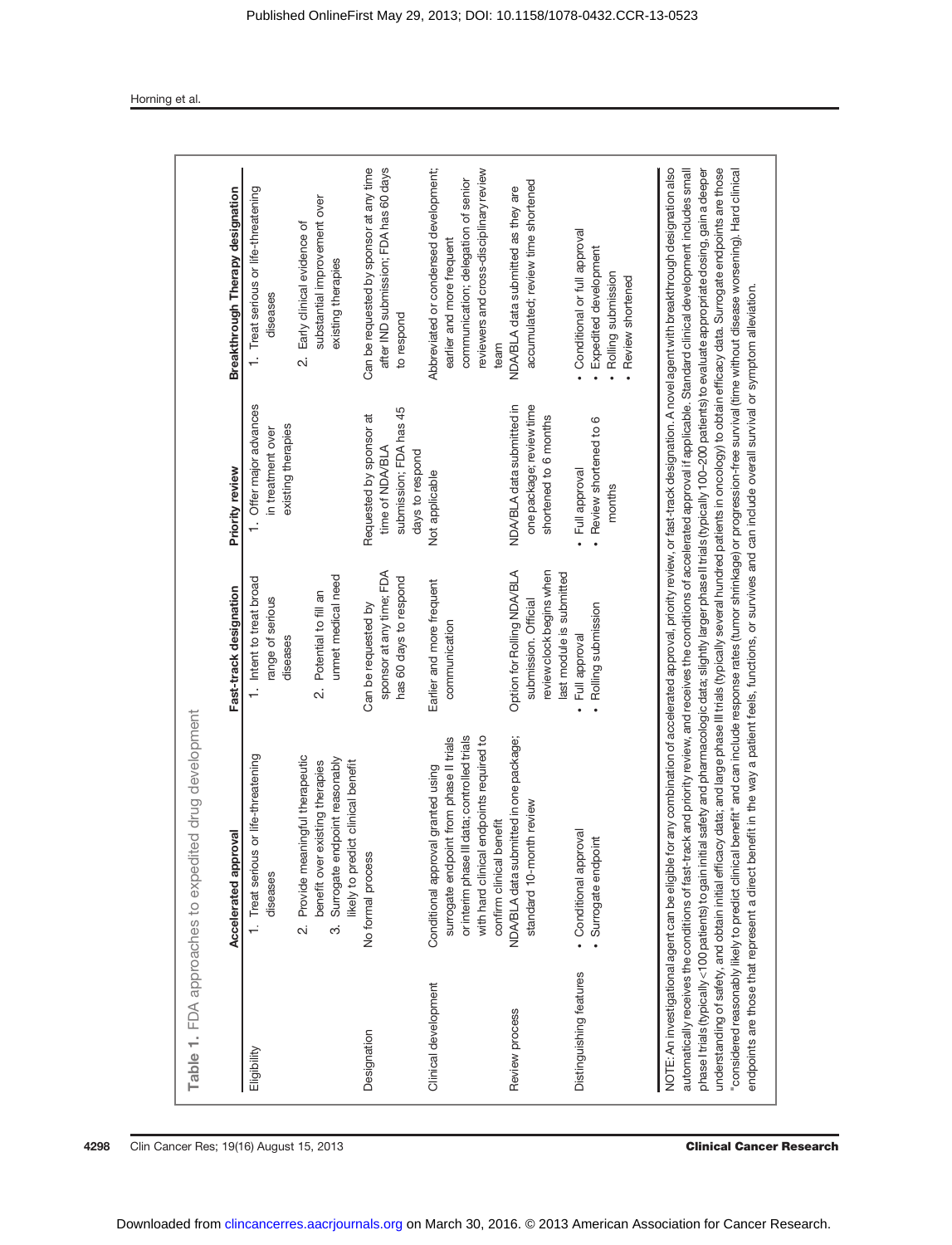throughout development and review. Under this program, a sponsor may submit sections of a new drug application (NDA) or biologics license application (BLA), as they are ready ("rolling review"), rather than the standard requirement to submit the complete NDA or BLA application in one submission. Priority review is available to drugs that provide a significant improvement in the treatment, prevention, or diagnosis of a disease when compared with standard NDAs or BLAs. It shortens the goal review time from 10 months to 6 months from the 60-day filing date (or from 12 months to 8 months, respectively, from date of submission of the application).

These three approaches serve distinct, but complementary, roles in accelerating the pace of drug development and approval, and their use in oncology has contributed to the relative speed with which the FDA has reviewed new oncology medicines (4–6). With each of these approaches, however, investigational drugs typically go through the traditional three phases of clinical testing, including controlled phase III trials. Furthermore, none of these approaches specifically addresses how to expedite development of a potential breakthrough therapy in a way that shortens the time needed to conduct the major efficacy trial and minimizes the number of study participants placed on a comparatively ineffective control regimen.

In the 2011, Conference on Clinical Cancer Research cohosted by Friends of Cancer Research and the Engelberg Center for Health Care Reform at the Brookings Institution (Washington, DC), a panel was convened, Development Paths for New Drugs with Large Effects Seen Early, with the goal of developing consensus approaches to accelerate the development of drugs that show extraordinary activity early in development without compromising the FDA's rigorous standards for safety and efficacy (7). This panel proposed several pathways for earlier approval of a potential breakthrough therapy. These are described here briefly to give examples of possible expedited drug development programs and are not meant to represent the only ways a potential breakthrough could be developed. In one proposed pathway, a potential breakthrough product would move from phase I into a randomized "IIb" trial that could serve either as support for traditional approval, if effects were extraordinary, or as a screening trial into a phase III trial, if effects were moderate. This pathway would streamline the development of a true breakthrough product and reduce the number of patients required to achieve statistical significance when treatment effects are truly extraordinary. Other pathways proposed included phase I expansion cohorts. An example where a phase I expansion would support full approval of a drug could be the demonstration of a high percentage of durable complete responses. A second example could be an unprecedented overall response rate or clinical benefit rate that results in durable disease improvement or stabilization; this scenario might lead to accelerated approval. The exact pathway, a potential breakthrough therapy might take, would depend on several factors, including the disease setting and indication sought, and endpoint(s) used, as well as the magnitude and durability of the signal relative to the existing standard of care. Early communication between FDA and the sponsor would be essential in designing a successful and efficient development strategy.

In follow-up to the 2011 panel, The Advancing Breakthrough Therapies for Patients Act was introduced and included as a component of the 2012 reauthorization of the Prescription Drug User Fee Act [Food and Drug Administration Safety and Innovation Act (FDASIA)] to expedite development of potential "breakthrough" therapies. This legislation specifies that a drug may be designated as a Breakthrough Therapy if it is intended to treat a serious or life-threatening disease, and preliminary clinical evidence suggests that it provides a substantial improvement over existing therapies. Sponsors can request Breakthrough Therapy designation at the time of investigational new drug (IND) application, submission, or anytime after, and the FDA has 60 days to respond to this request. Upon designation, the FDA and sponsor would collaborate in a dynamic and cross-disciplinary process to determine the most efficient path forward. This legislation requires that an FDA Guidance be drafted that details the criteria for Breakthrough Therapy designation, as well as the processes FDA will take to make a designation and expedite the development, and review of a potential breakthrough therapy. These issues were discussed at the 2012 Conference on Clinical Cancer Research, and recommendations for designation and development of breakthrough therapies in oncology are provided here.

#### Breakthrough Therapy Designation

In this section, we propose criteria for Breakthrough Therapy designation, apply these criteria to different categories of potential breakthrough therapies, and discuss the process by which FDA will make a Breakthrough Therapy designation.

#### Criteria for Breakthrough Therapy designation

A profound therapeutic breakthrough was defined by Sharma and Schilsky, as one that "fundamentally alters the way oncologists think about a disease in terms of the prognosis, treatment options, and quality of life of our patients" (2). While future breakthroughs may be readily apparent to those familiar with the disease they aim to treat, they may be less apparent to others outside that particular field. Defining a threshold of evidence required to obtain Breakthrough Therapy designation is necessary to provide some degree of consistency and predictability to the process. Because it may be unrealistic and restrictive to define a breakthrough exclusively in quantitative terms based on early results such as response rates relative to existing therapies, we propose qualitative criteria to be met for Breakthrough Therapy designation. The qualitative criteria discussed below are contextual; ultimately, the designation of a new drug as a potential Breakthrough Therapy should be determined on a case-by-case basis by those with relevant expertise.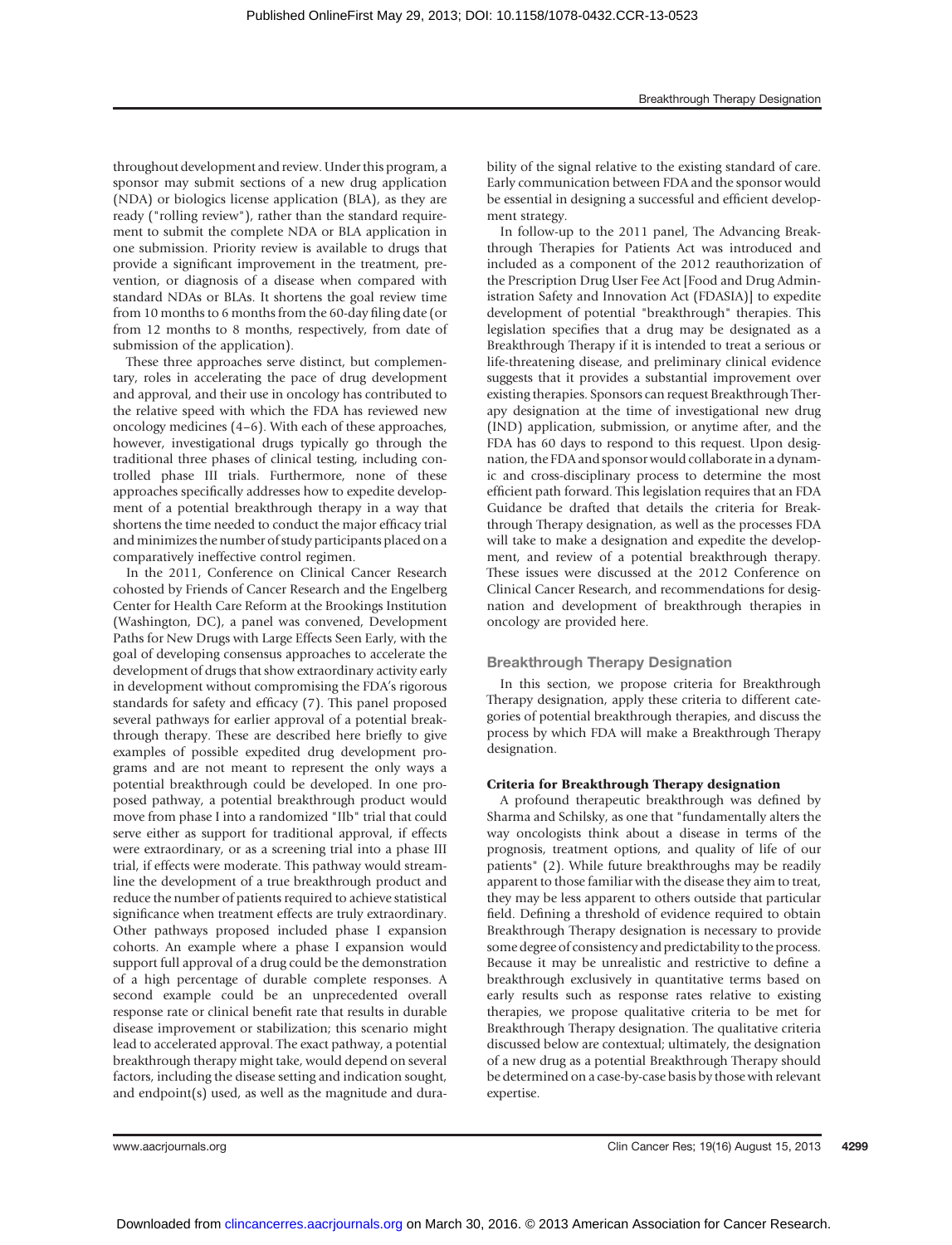- 1. The diseases under study will be serious (either debilitating or life-threatening) and have no established standard of care, or the current accepted standard of care yields poor clinical outcomes (such as low response rates, lack of durability, limited survival, inadequate symptom control, severe acute or chronic effects, and reduced quality of life).
- 2. Breakthrough Therapy designation should be based on compelling early evidence suggesting major, clinically meaningful improvement over existing therapies in a defined disease setting.
	- a. The potential breakthrough therapy under consideration could be designated on the basis of early data suggesting substantial clinical efficacy (e.g., quality or rate of response and/or duration):
		- i. Early clinical studies should suggest a substantial, clinically meaningful improvement over a similarly defined concurrent or historical comparator.
		- ii. Acceptable safety in a reasonable number of treated patients (number of patients depends on incidence/prevalence of disease and an understanding of mechanism and expected toxicity).
	- b. The potential breakthrough therapy under consideration could be designated on the basis of early data suggesting a superior clinical therapeutic index compared with standard of care in a similarly defined population.
		- i. Should exceed or clearly maintain comparable efficacy.
		- ii. Superior safety or tolerability is the key consideration.
- 3. The potential breakthrough therapy under consideration will typically have a compelling scientific rationale and promising mechanism of action, such as targeting a molecular driver of a biologically characterized disease (e.g., ALK-positive subset of lung cancer).

#### Categories of breakthrough therapies

Next, we describe potential categories of breakthrough therapies together with the type of data that may be required at the time of the request for breakthrough designation. Note that combinations of new agents or new and existing agents could also be considered for Breakthrough Therapy designation; for example, a Breakthrough Therapy product could dramatically enhance the activity or tolerability of an existing regimen. The qualitative criteria described in the previous section are applied to these categories in Table 2. Selected examples of recent therapeutic breakthroughs are described in more detail in the Supplementary Material.

## $\sim$

- 1. Drugs that address conditions with poor outcomes, which may be defined by clinical or biologic subsets of disease, for which no established standard of care or available concurrent control exist.
	- a. Drugs that show unprecedented efficacy in previously untreatable diseases (e.g., vismodegib in advanced basal cell carcinoma, ivacaftor in G551D cystic fibrosis, multiple orphan diseases).
	- b. Drugs that show substantial efficacy in refractory populations (e.g., brentuximab vedotin in Hodgkin lymphoma after failure of autologous stem cell transplant or at least two previous therapies if not a transplant candidate).
- 2. Drugs that provide substantial therapeutic improvement over existing, established standard of care for conditions with poor outcomes, which may be defined by a clinical or biologic subset of disease.
	- a. Novel agents that act through a different mechanism than the existing standard of care (e.g., vemurafenib in BRAF-mutated metastatic melanoma, crizotinib in ALK-positive NSCLC).
		- i. If historical controls are used for comparison, they should be matched for clinical disease or subtype and context (i.e., stage/severity, previously treated), relevant demographics and prognostic factors. Any differences in management between the experimental group and controls other than administration of the investigational agent should be accounted for.
		- ii. In situations where the therapy is intended to treat a molecularly defined population, historical controls for new biologic subsets could be defined through retrospective analysis of biomarkers from tumor banks with wellannotated clinical datasets (e.g., cooperative group tissue banks).
		- iii. This category could include drugs with the shown efficacy in one tumor type (or other disease) driven by an identified mutation that subsequently show substantial clinical efficacy in a different tumor type sharing the driver mutation.
	- b. Second-generation targeted drugs that address unmet needs not addressed by first-generation compounds (i.e., limited response duration, poor tolerability).
		- i. Breakthrough Therapy designation could be granted if preliminary clinical evidence suggests that a second-generation drug is substantially

4300 Clin Cancer Res; 19(16) August 15, 2013 Clinical Cancer Research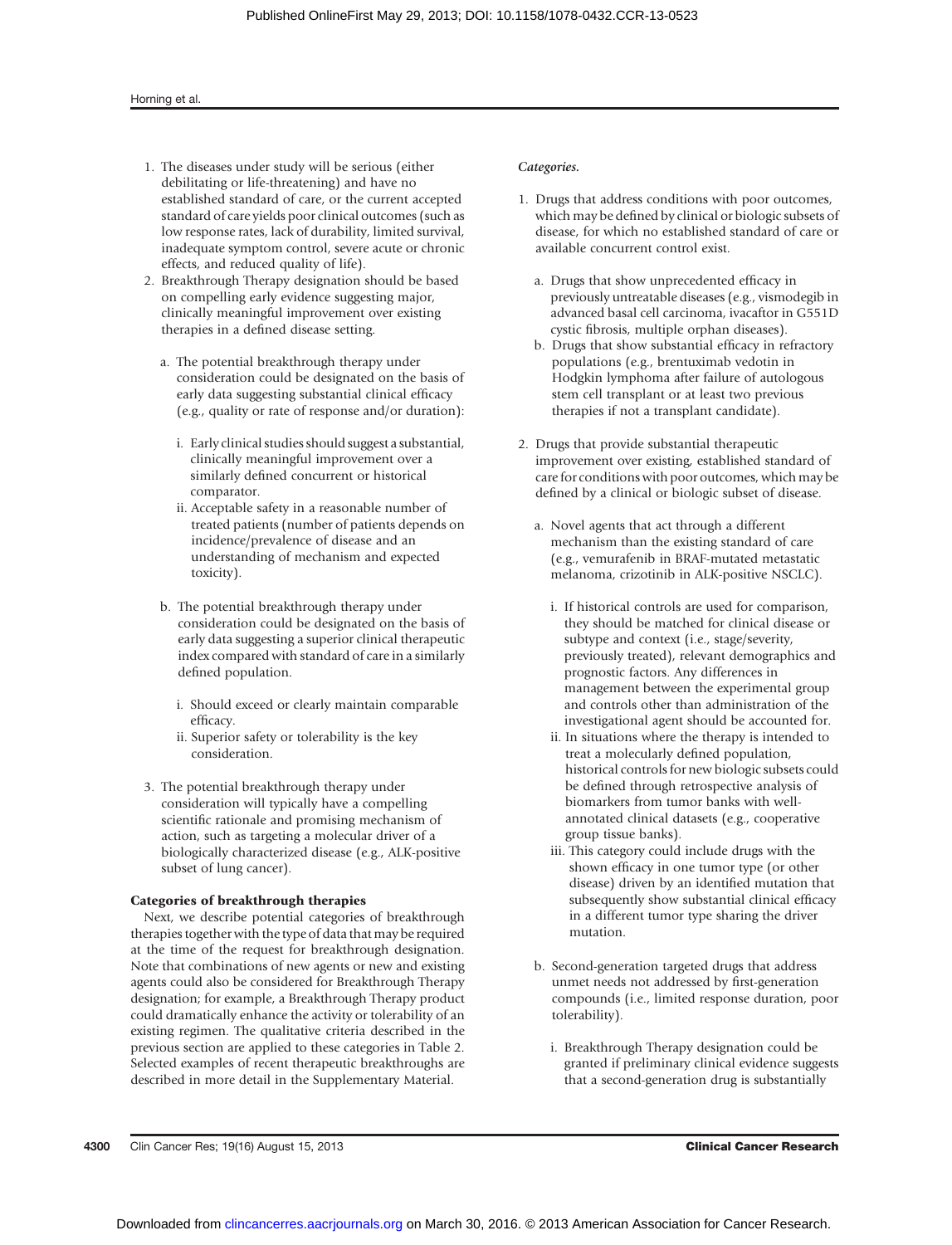| Category                                                                                                                                                   | Qualitative criteria                                                                                                                                       | Potential development path                                                                                                                                                                                                                                                                                                                                                                                                     |
|------------------------------------------------------------------------------------------------------------------------------------------------------------|------------------------------------------------------------------------------------------------------------------------------------------------------------|--------------------------------------------------------------------------------------------------------------------------------------------------------------------------------------------------------------------------------------------------------------------------------------------------------------------------------------------------------------------------------------------------------------------------------|
| 1. Drug addresses serious<br>condition with poor outcomes<br>for which there is no standard of<br>care                                                     | Unprecedented early activity in<br>phase I: either CRR, ORR or CBR<br>with acceptable safety                                                               | Phase IB expansion or single-arm pivotal<br>trial could lead to full or accelerated<br>approval in single-arm study                                                                                                                                                                                                                                                                                                            |
| 2. Drug provides substantial<br>efficacy improvement over a well<br>characterized standard of care<br>for serious condition with poor<br>outcomes          | Exceptional early activity in<br>phase I: based on response<br>rates (CRR, ORR) and durability<br>of response or disease control<br>with acceptable safety | Randomized phase IIB trial could support<br>full approval in modestly sized trial that<br>achieves statistical significance. Such a<br>trial could allow crossover.<br>Randomized phase IIB may serve to<br>screen for phase III if efficacy gain not<br>considered exceptional.<br>Under extraordinary circumstances,<br>phase IB expansion or single-arm study<br>could lead to full or, more likely<br>accelerated approval |
| 3. Drug provides substantial<br>therapeutic index advantage<br>over a well characterized<br>standard of care for a serious<br>condition with poor outcomes | Superior or clearly maintained<br>efficacy combined with superior<br>safety/tolerability                                                                   | Randomized phase IIB trial used to screen<br>for phase III trial most likely.                                                                                                                                                                                                                                                                                                                                                  |
|                                                                                                                                                            |                                                                                                                                                            | Randomized phase IIB trial might support<br>full approval in modestly sized trial if<br>improvement in therapeutic index is<br>exceptional.                                                                                                                                                                                                                                                                                    |

superior to its predecessor(s) and has a strong scientific rationale supported by preclinical or clinical evidence.

- ii. Clinical evidence could include biopsies of progressive disease after exposure to the firstgeneration drug that show the presence of an acquired mutation or alteration addressed by the second-generation drug.
- 3. Drugs that provide a substantial therapeutic index advantage over a standard of care with wellcharacterized efficacy and safety in a similarly defined population (e.g., a non-cardiotoxic anthracycline, antibody–drug conjugates).

#### Timing and content of designation request

The breakthrough therapies legislation states that the request for designation can be made at the time of IND application or any time thereafter. However, it also states that preliminary clinical evidence is required for designation. We propose that a sponsor may initiate discussion for consideration of a potential breakthrough designation at the time of IND submission or at any time thereafter, before receiving marketing approval of its BLA or NDA. The pre-IND meeting would be an opportunity to discuss and agree on the evidence needed to meet Breakthrough Therapy criteria and the contents of a designation request, the potential timeline of a request based on an agreement about the preliminary clinical evidence needed, and the content of the IND. However, while the IND and potential for breakthrough designation may be discussed before an IND submission in a pre-IND meeting, a formal request for and decision on Breakthrough Therapy designation would still require and await the evaluation of preliminary clinical experience.

A request for Breakthrough Therapy designation should describe what category of Breakthrough Therapy the investigational agent would fit into by including a summary of the disease and setting the therapy aims to treat, expected outcomes for that patient population, and the existing (if applicable) therapies available to treat the disease. It should also describe how the investigational therapy meets the criteria for Breakthrough Therapy designation by describing its scientific rationale, mechanism of action, and the results of early-phase clinical studies. The request should outline a potential clinical development plan for confirming the early-phase studies as well as potential steps for streamlining manufacturing and development of a companion diagnostic (if necessary).

#### FDA response

The FDA has 60 days to respond to a request for Breakthrough Therapy designation. Requests for Breakthrough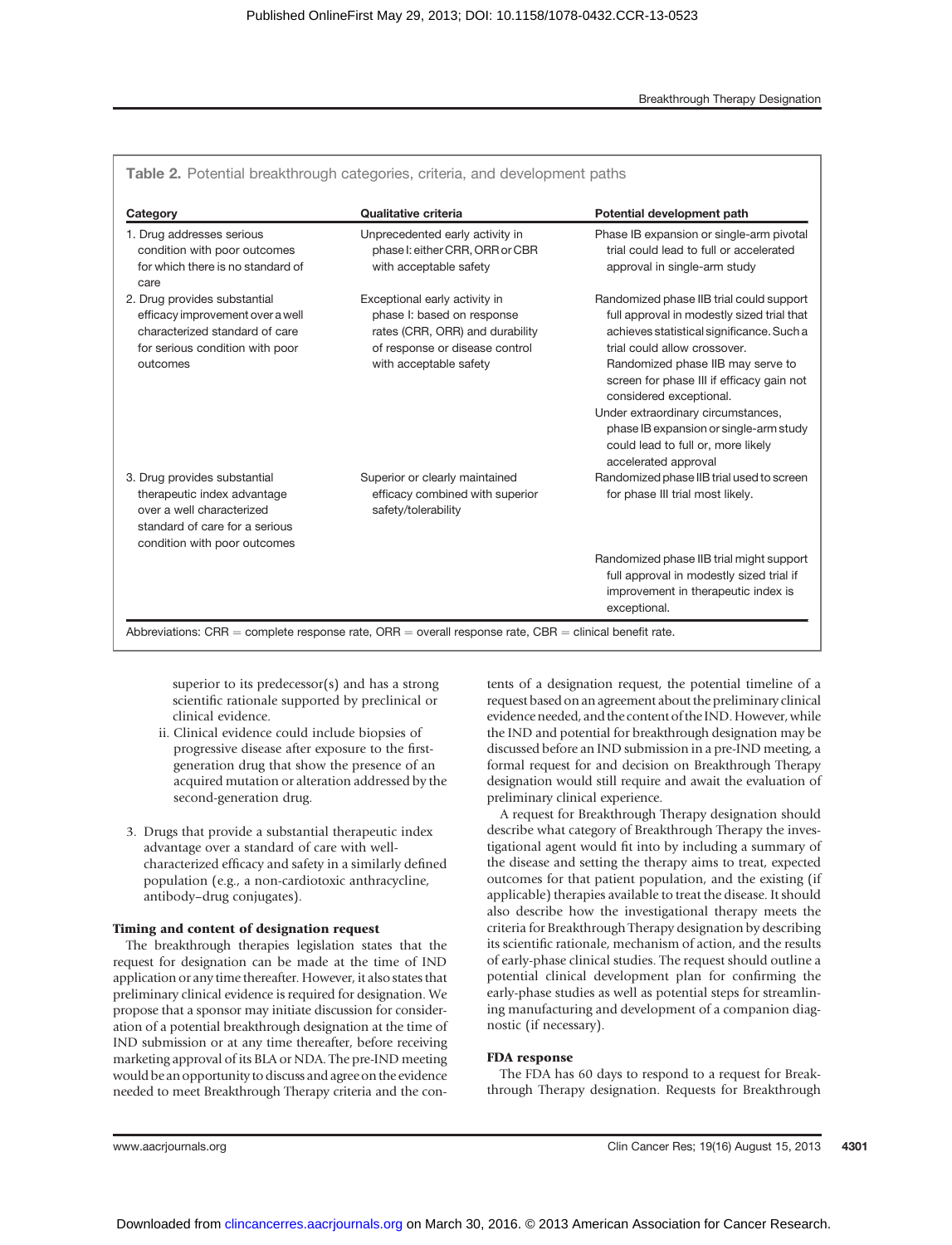Therapy designation will be reviewed by senior officials in the office of the Center Directors. We propose that the FDA should have the flexibility to consult external expertise, which may be particularly useful in rare diseases and in subpopulations identified by a biomarker. These experts could also be consulted for later discussions on the appropriate design of clinical studies, if necessary.

In the event of a negative decision, the FDA should issue a nondesignation letter that explains the FDA's rationale and provides recommendations of what criteria would need to be met in order for the product to be considered for Breakthrough Therapy designation.

#### Expedited Development Process

To facilitate development of a designated breakthrough therapy, FDASIA requires that the FDA include senior managers and experienced reviewers in a collaborative, multidisciplinary review. A cross-disciplinary project lead should be assigned to act as a liaison between the review team and the sponsor. Meetings between the sponsor and review team should be held frequently throughout the development program so that the FDA can provide timely advice to the sponsor and ensure the development program gathers the necessary nonclinical and clinical data as efficiently as possible and that the number of patients exposed to a potentially less efficacious treatment is minimized. In contrast to existing approval tracks, Breakthrough Therapy designation will provide an "all hands on deck" approach by the FDA as well as increased flexibility to hasten timelines for all components of the approval process. Figure 1 depicts how the development timeline of a Breakthrough Therapy product may be amended, compared with the timeline of standard drug development.

We have proposed potential development paths for some of the different categories of Breakthrough Therapies in Table 2. Depending on the situation, we anticipate that single-arm trials or small randomized trials may be used to support approval of a breakthrough therapy. These smaller trials carry certain limitations. The data are unlikely to be as robust as that from a large controlled trial and the integrity of the data will be more vulnerable to any variances in measurements. Another limitation is that small trials have a smaller safety database, and single-arm trials introduce uncertainty in attribution of adverse events. Rare toxicities may go undetected before registration. Therefore, drugs receiving Breakthrough designation may require additional postmarket safety studies.

In addition to the clinical development plan, there are a number of issues that will require careful planning and collaboration between the sponsor and the multidisciplinary review team. For example, early discussion of what the sponsor would ultimately like to claim in the product label (i.e., the specific patient population expected to benefit) is an important step that can save time later in development. Other issues include, but are not limited to, the potential for long-term animal toxicology studies to delay development, the potential for existing manufacturing requirements to delay commercialization of Breakthrough Therapy products, and the potential for existing companion diagnostic review requirements to delay clinical development of



Figure 1. Development timelines for (A) standard drugs/biologics and (B) breakthrough therapies and respective companion diagnostics (co-Dx). While standard investigational drugs typically go through the traditional three phases of clinical testing, breakthrough therapies will have a condensed or abbreviated development program. The type of pivotal trial for a Breakthrough Therapy will vary depending on its characteristics and those of the disease it aims to treat.

4302 Clin Cancer Res; 19(16) August 15, 2013 Clinical Cancer Research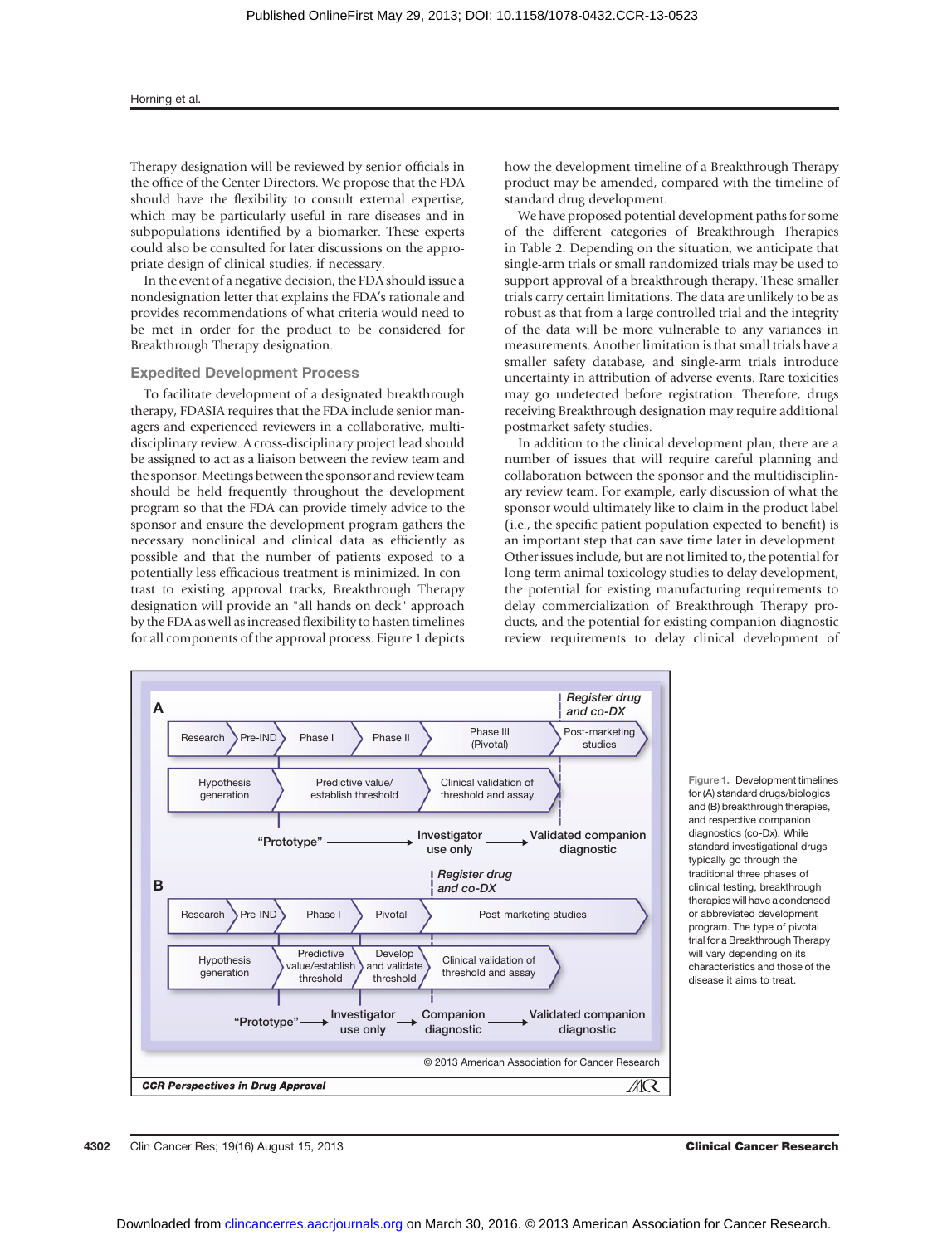potential breakthrough therapies. These issues should not delay the development of a Breakthrough Therapy, but approval might be contingent on subsequent submission of relevant data by the sponsor. Below, we discuss some potential approaches for manufacturing and companion diagnostics to enable expedited development.

#### Chemistry, manufacturing, and controls

The key points to be considered in enabling acceleration of traditional chemistry, manufacturing, and controls (CMC) timelines are: (i) initial supply of product from clinical manufacturing process and/or clinical site for a predetermined time period; (ii) deferral until postapproval of process validation requirements that do not directly relate to safety (for instance, currently all process validation activities for biologics must be completed before submission); (iii) amount of real-time stability data for approval including acceptance of use of representative pilot scale data. For Breakthrough Therapy designation, the sponsor must be able to manufacture sufficient drug to supply a reasonable number of patients.

To facilitate expedited manufacturing of Breakthrough Therapy products, the regulatory acceptance of previous platform knowledge should be leveraged. Such knowledge will be applicable with respect to process (e.g., scale, validation), as well as products (e.g., formulation, characterization, validation of analytic methods, stability, and specifications). For example, the product specifications for monoclonal antibodies produced by an established production platform could be built on limits that are "generally regarded as safe," and limits for impurities like aggregates, Chinese Hamster Ovary Proteins (CHOP), leached protein A, fragments, sequence variants, oxidized variants, etc. could all be set at low and generally acceptable levels, independent of the clinical experience (e.g., <2% aggregates, <30 ppm CHOP, <20 ppm leached protein A). The use of comparability protocols should also be leveraged to enable the efficient execution of postapproval changes, technology transfer, and scale-up changes. In addition to ensuring good manufacturing practice compliance, postapproval inspections should be leveraged to bring technical experts to monitor the effects of postapproval changes and scale-up.

#### Companion diagnostics

Frequently, biomarkers, such as a specific mutation, translocation, or alteration leading to changes in gene or protein expression, may define the specific population that achieves benefit from a Breakthrough Therapy. This often necessitates the development of a companion diagnostic device to identify responsive populations. Current guidelines typically require contemporaneous approval of a biomarker-defined drug and its companion diagnostic device; however, the 2011 Draft Guidance, In vitro Companion Diagnostic Devices, does provide for flexibility when a new drug is intended to treat a serious and lifethreatening disease (8). Because Breakthrough Therapy designation is likely to precede complete clinical validation

of the diagnostic hypothesis or establishment of thresholds for definition of the marker-positive population, expediting the development of a potential biomarker-defined Breakthrough Therapy might require development of a process for companion diagnostic device approval that enables selection of patients for pivotal clinical studies without the availability of prototype diagnostic assays (Fig. 1). This could lead to registration of a companion diagnostic device using a bridging study or to conditional approval of the companion diagnostic pending subsequent studies.

When dramatic clinical responses are observed in a subset of patients where the diagnostic hypothesis was generated in the context of an early study using an exploratory assay, modest development of the assay for the registration trial (e.g., analytic validation in a CLIA/CAP-certified lab or central reference laboratory) could be allowed to expedite clinical studies. Careful development of analytic performance criteria would be required to enable subsequent bridging studies. An accelerated or conditional process for premarket approval (PMA) of a companion diagnostic may be needed (e.g., rolling or modular PMA). This process may have to include those cases where drug approval in a marker-positive population occurs on a timeline inconsistent with completion of manufacturing processes to support prototype kit distribution. We propose the consideration of a network of central labs that run and participate in the ongoing process to clinically validate the diagnostic hypothesis after approval of the drug. Sponsors would generally be required to bank samples from early studies maintaining high ascertainment rates to enable continued companion diagnostic development after Breakthrough Therapy approval, where possible. For indications where tissue quantities are limited, a pathway that uses establishment of equivalency in a large sample set may be required for subsequent approval of the companion diagnostic through the PMA process (where no subsequent clinical studies in that indication are planned).

#### **Conclusion**

The Breakthrough Therapy designation is aimed at expediting development and approval of novel therapeutics that show substantial promise in early studies for indications where the condition is serious or life-threatening and the current treatment is inadequate. This designation also seeks to minimize the number of patients exposed to inadequate treatment in controlled clinical trials. Although formal FDA guidance has yet to be released, this designation is already being pursued and, at the time of this writing, has been granted to 3 investigational oncology drugs: ibrutinib for treatment of several B-cell malignancies, an ALK inhibitor for treatment of crizotinib-resistant NSCLC, and palbociclib for breast cancer, as well as to ivacaftor for additional cystic fibrosis indications. This level of activity shows the interest sponsors have in this new pathway; however, the FDA guidance on development of Breakthrough Therapies will be necessary to ensure consistency and predictability. We have discussed here major issues that the FDA will need to address in their guidance, with particular emphasis on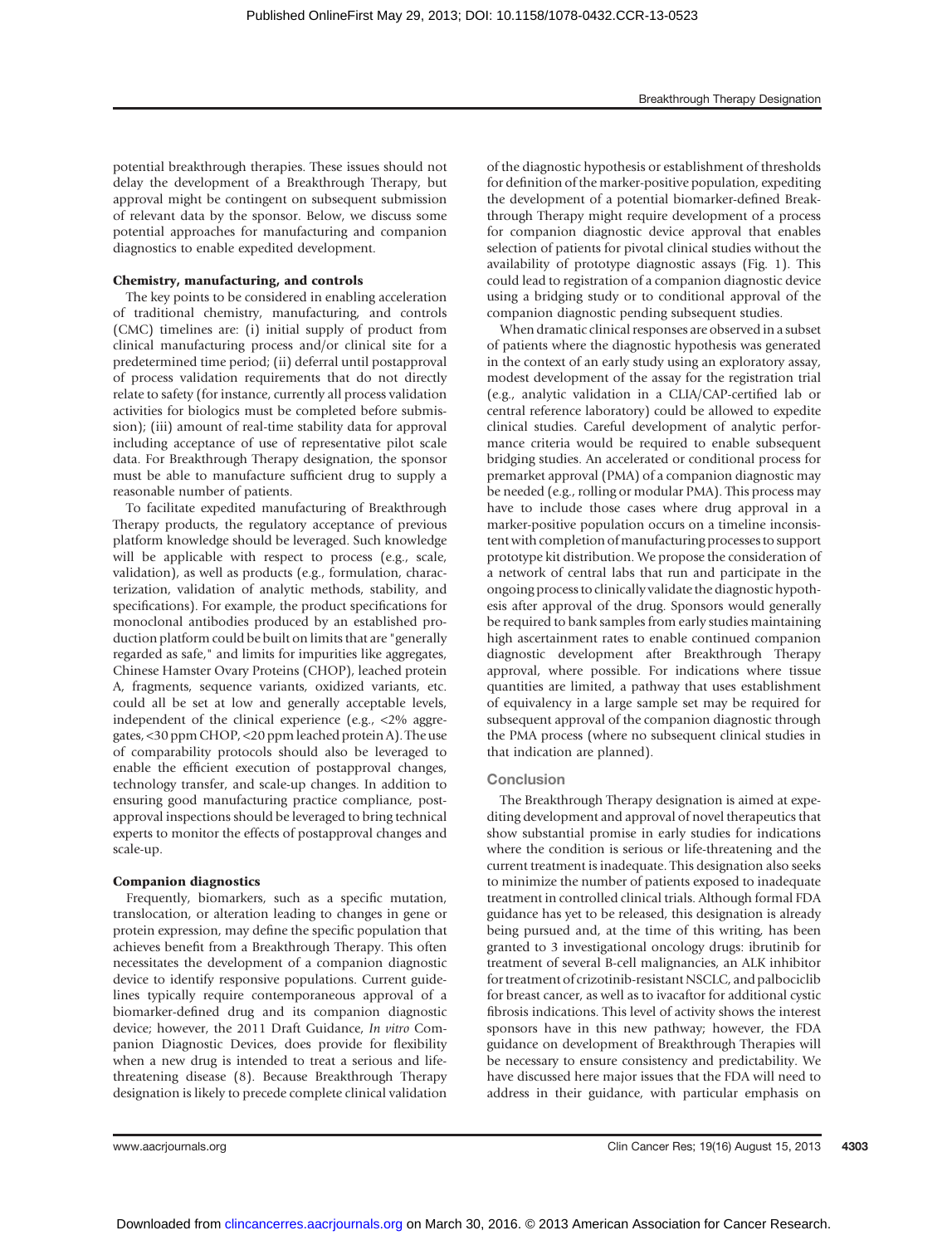#### Horning et al.

providing flexibility in current CMC and companion diagnostics guidelines so as not to delay approval once the necessary clinical evidence is gathered. However, some issues related to development of breakthrough therapies go beyond FDA guidance. One important issue is the need for harmonization with other regulatory agencies, in particular, the European Medicines Agency (EMA). Drug sponsors typically use the same global registration trials to support approval in both the United States and in the European Union. In the absence of an equivalent "Breakthrough Therapies" development pathway in the European Union, drugs that receive Breakthrough Therapy designation in the United States may still be required to go through the traditional drug development pathway for EMA approval. These differing requirements may make the Breakthrough Therapy pathway an unattractive option for drug sponsors. One existing initiative that may enable harmonization between the FDA and EMA about the development of breakthrough therapies is the Parallel Scientific Advice program between the 2 agencies. This program is applicable to oncology products, pediatric medicines, vaccines, and orphan disease products, and provides information for sharing between the FDA, EMA, and drug sponsor (9). While this program is intended to provide joint advice so that a new product can be developed as efficiently as possible while meeting requirements for both agencies, it does not ensure that those requirements will be the same. The EMA may be able adapt its own expedited development pathways, such as the "exceptional circumstances" pro-

#### **References**

- 1. Chabner BA. Early accelerated approval for highly targeted cancer drugs. N Engl J Med 2011;364:1087–9.
- 2. Sharma MR, Schilsky RL. Role of randomized phase III trials in an era of effective targeted therapies. Nat Rev Clin Oncol 2012;9:208–14.
- 3. FDA. Driving Biomedical Innovation: Initiatives to Improve Products for Patients2011:[19-20 pp.]. [Cited: Apr. 15, 2013]. Available from: www. fda.gov/innovation.
- 4. Roberts SA, Allen JD, Sigal EV. Despite criticism of the FDA review process, new cancer drugs reach patients sooner in the United States than in Europe. Health Aff 2011;30:1375–81.
- 5. DiMasi JA, Grabowski HG. Economics of new oncology drug development. J Clin Oncol 2007;25:209–16.
- 6. Downing NS, Aminawung JA, Shah ND, Braunstein JB, Krumholz HM, Ross JS Regulatory review of novel therapeutics–comparison of three regulatory agencies. N Engl J Med 2012;366:2284–93.

gram, which provides for limited clinical development in situations where comprehensive efficacy and safety data is not feasible, to be compatible with the FDA Breakthrough Therapy pathway. Moving forward beyond U.S. legislation and FDA guidance, efforts should be made to harmonize this designation on a global level at international forums.

#### Disclosure of Potential Conflicts of Interest

S.J. Horning has ownership interest (including patents) in Roche and Pharmacyclics. No potential conflicts of interest were disclosed by the other authors.

#### Authors' Contributions

Conception and design: S.J. Horning, W.K.D. Selig, P. Ivy, S.A. Roberts, J. Allen, E.V. Sigal, C.L. Sawyers

Development of methodology: S.J. Horning, P. Ivy, S.A. Roberts Acquisition of data (provided animals, acquired and managed patients,

provided facilities, etc.): P. Ivy, S.A. Roberts Analysis and interpretation of data (e.g., statistical analysis, biosta-

tistics, computational analysis): S.J. Horning, P. Ivy Writing, review, and/or revision of the manuscript: SJ. Horning, D.A. Haber, W.K.D. Selig, P. Ivy, S.A. Roberts, C.L. Sawyers

Administrative, technical, or material support (i.e., reporting or organizing data, constructing databases): S.A. Roberts

Study supervision: E.V. Sigal

#### Acknowledgments

The authors thank Drs. Robert Temple, Rachel Sherman, and Joseph Griffin of the US Food and Drug Administration for their valuable insights during the development of this article, as well as Dr. Temple's participation in the panel presentation at the 2012 Conference on Clinical Cancer Research.

Received February 22, 2013; revised April 18, 2013; accepted April 30, 2013; published OnlineFirst May 29, 2013.

- 7. Fleming T, Sekeres M, Lieberman G, Korn E, Wilson W, Woodcock J, et al. Development Paths for New Drugs with Large Treatment Effects Seen Early. Conference on Clinical Cancer Research [Internet]; 2011. [Cited: Apr. 15, 2013]. Available from: http://www.focr.org/sites/default/files/ Panel4FINAL11411.pdf.
- 8. FDA. Draft Guidance for Industry and Food and Drug Administration Staff - In vitro Companion Diagnostic Devices. [Internet]; 2011. [Cited: Apr. 15, 2013]. Available from: http://www.fda.gov/ medicaldevices/deviceregulationandguidance/guidancedocuments/ ucm262292.htm.
- 9. FDA. General Principles: EMEA-FDA Parallel Scientific Advice 2009. [Cited: Apr. 15, 2013]. Available from: http://www.fda. gov/InternationalPrograms/FDABeyondOurBordersForeignOffices/ EuropeanUnion/EuropeanUnion/EuropeanCommission/ucm114345. htm.